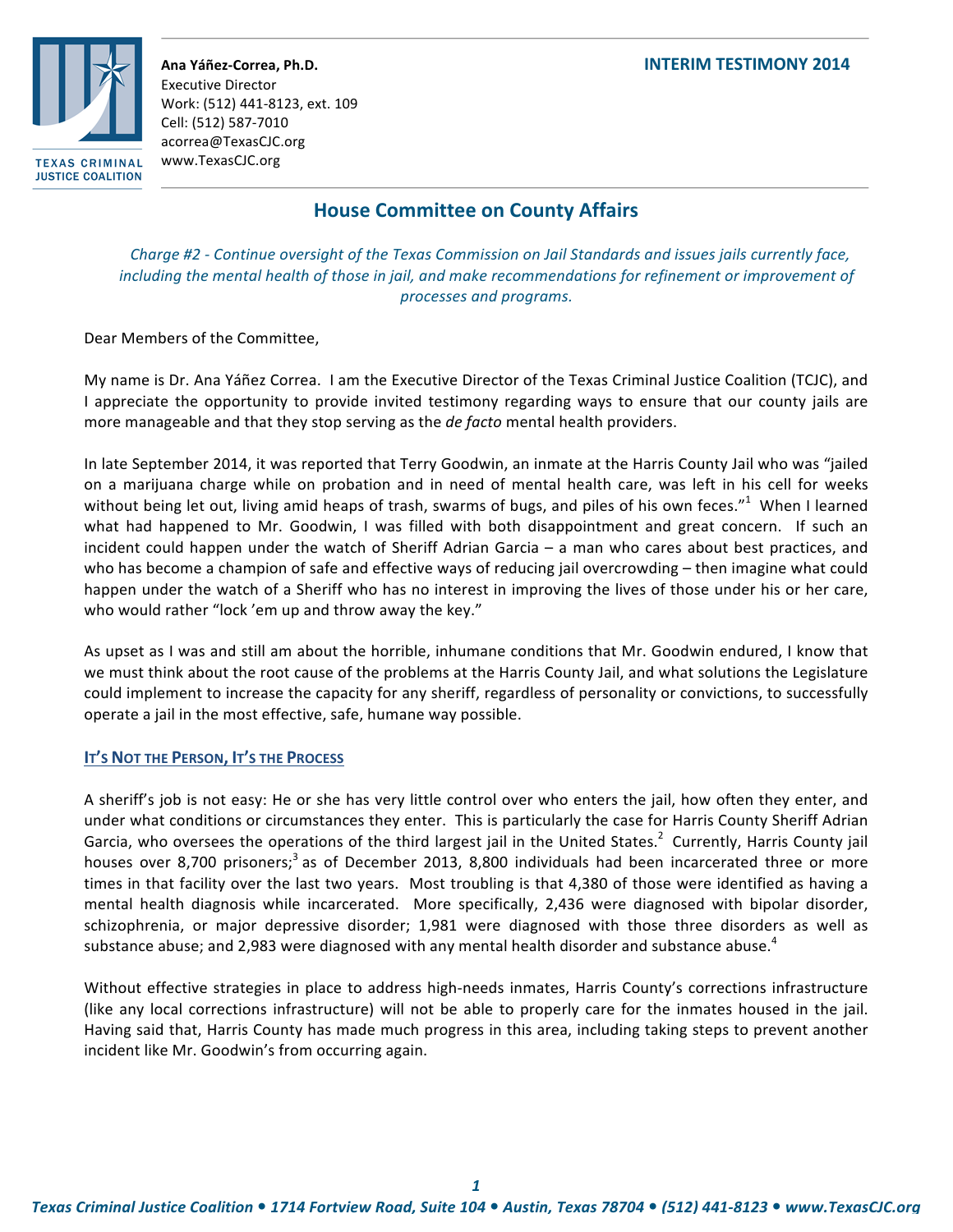Specifically, to address what happened to Mr. Goodwin, Sheriff Garcia has taken the following actions:<sup>5</sup>

- He ordered an internal investigation and invited local and federal agencies (including the Harris County) District Attorney's Office, the Federal Bureau of Investigations, and the U.S. Department of Justice) to review the findings of that investigation.<sup>6</sup>
- He has created a new bureau within the upper command of the Sheriff's Office, charged with inspecting the jail, monitoring compliance with jail standards, and ensuring quality control of inmate care; it will provide weekly briefings to the Sheriff and allow for prompt, corrective action as needed.
- His Office is working with the VERA Institute of Justice and others to evaluate if the jail is overly dependent on the use of isolation (solitary confinement), and it will make changes if necessary. Already, the Sheriff has called for reviews of individuals in isolation every two weeks, rather than every 30 days (as required by the Texas Commission on Jail Standards).
- He has created a web portal where friends, family, and attorneys can email information or relay their concerns about the health or welfare of a person in county custody (e.g., information about inmate medication in the free world, conditions of confinement that an inmate may be experiencing, concerns or complaints about care they are receiving), and staff will respond to the emails by phone or email, facilitating a dialogue between jail personnel and family members or others.
- Sheriff Garcia will work with the jail's Medical Director to handle issues on a day-to-day basis.
- Sheriff Garcia has instructed the medical and mental health staff to monitor inmates for any violations of or noncompliance with prisoner care. The medical and mental health staff will be able to report any issues to the Duty Captain, which they did not have the ability to do before.
- Lieutenants will now be included in regular quality of life inspections.
- The Sheriff's Office will increase mandatory mental health training for all staff.
- The Sheriff's Office is creating a new tip line where employees can anonymously report on jail standards, quality of life conditions, or suspected violations of law; new procedures will address tip resolution.
- Inmate refusals of recreation time and visitation will now be documented. Texas Commission on Jail Standards regulations do not require documentation of these refusals at this point, but Harris County will require documentation going forward. This will allow for better monitoring of trends in inmate behavior, including changes in their mental health state, which can be shared with families.
- Sheriff Garcia is developing a program to better engage families of inmates to improve inmates' care and treatment; although there is no model for this, the County will try to do so in a number of new ways, including through video visitation as possible.

While these actions are commendable and well intended, they will not get the root causes of the problems facing the jail: an inmate population that is too large to handle effectively, a jail system that is housing many individuals who could be diverted to appropriate treatment and supervision, and a jail commission that lacks the resources to monitor and ensure full local jail compliance with state and federal standards.

The Legislature must promote and have the courage to pass policies that will right-size Texas county jail systems to)make them)more manageable. In like manner, the Legislature must strengthen the Texas Commission on Jail Standards to ensure effective oversight and accountability.

# **IT IS CRITICAL TO RIGHT-SIZE THE JAIL SYSTEM**

As of September 1, 2014, Texas county jails were collectively operating at 72% capacity, up from 67% in January 2014.<sup>7</sup> To ensure that jail capacity safely declines, policy-makers and practitioners must consider various populations that could be better served through alternative strategies.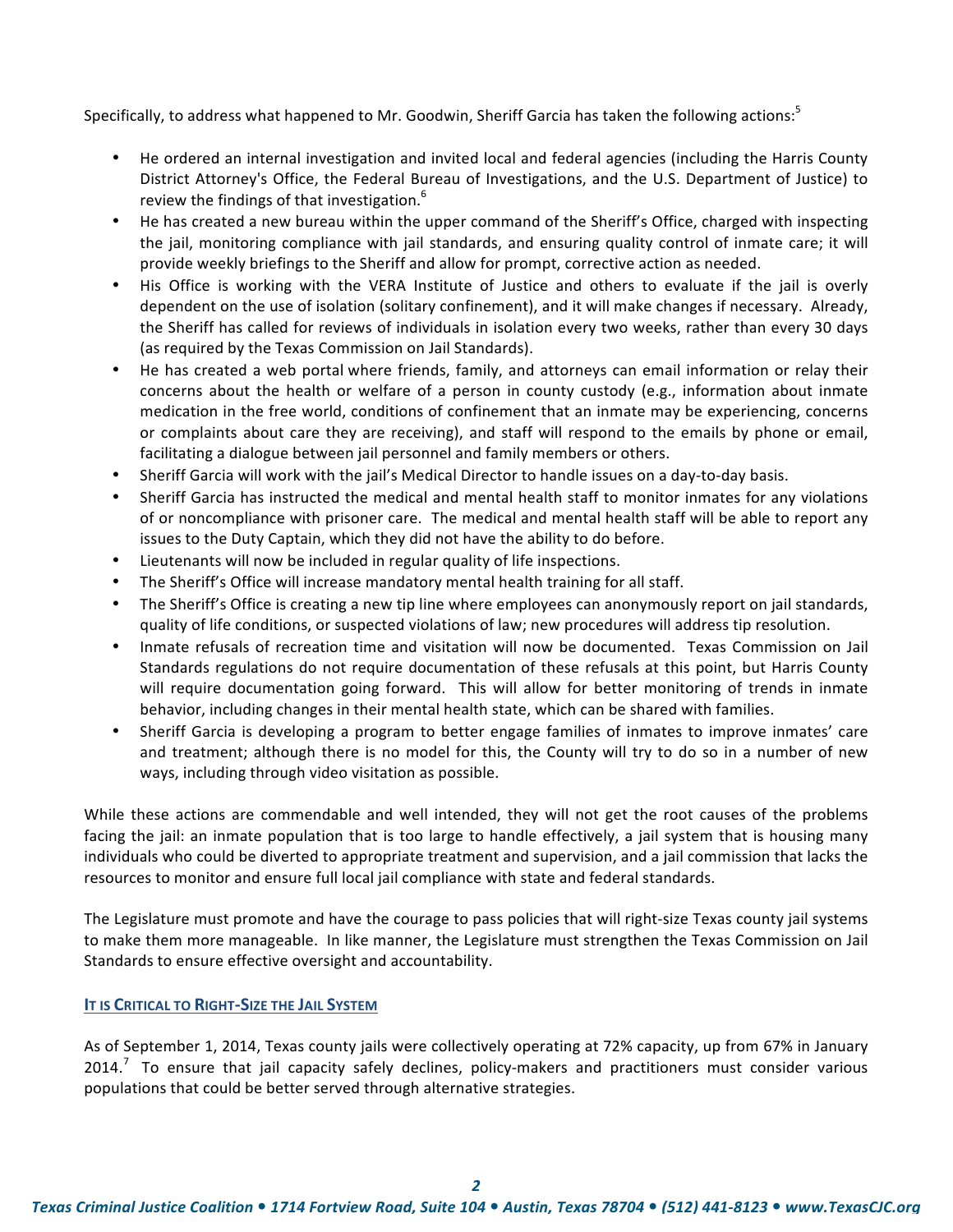### **Who Can Be Diverted**

In 2013, 9,555 cases were filed in Harris County for drug possession, with 6,799 of them (or 71%) for possession of less than a gram of a controlled substance (See Table 1). In addition, over 10,200 cases were filed for Class B misdemeanor possession of marijuana in 2013, which represents 2 ounces or less (See Table 2). If convicted of a Class B Misdemeanor, the individual faces further confinement in the county jail not to exceed 180 days.<sup>8</sup>

|  |  |  | <b>Table 1. Cases Filed</b> |  |
|--|--|--|-----------------------------|--|
|--|--|--|-----------------------------|--|

| <b>Drug Possession Categories</b> | <b>Filing Year</b> |       |       |       | <b>Total Number</b><br>Of Cases |
|-----------------------------------|--------------------|-------|-------|-------|---------------------------------|
|                                   | 2010               | 2011  | 2012  | 2013  |                                 |
| All Drug Possession               | 9.367              | 8.767 | 8.532 | 9,555 | 50,640                          |
| Possession of Less Than a Gram    | 6.248              | 6.007 | 5.658 | 6,799 | 35,735                          |

Source: Harris County Sheriff's Office

#### **Table 2. Marijuana Cases Filed**

| <b>Marijuana Possession</b><br><b>Categories</b> | <b>Filing Year</b> |        |        |        | <b>Total Number</b><br><b>Of Cases</b> |
|--------------------------------------------------|--------------------|--------|--------|--------|----------------------------------------|
|                                                  | 2010               | 2011   | 2012   | 2013   |                                        |
| Misdemeanor A                                    | 525                | 583    | 573    | 448    | 2,691                                  |
| Misdemeanor B                                    | 10,337             | 10.199 | 10,529 | 10,271 | 51,017                                 |
| Total Cases                                      | 10,862             | 10,782 | 11,102 | 10,719 | 53,708                                 |

Source: Harris County Sheriff's Office

When looking at those whose primary charge was felony drug possession, excluding any individual with a prior conviction in Harris County for any crimes listed in the Tex. Code of Crim. Proc. 42.12(3)(g), <sup>9</sup> the number of charges still remains high at 7,466 in 2013, with 71% of charges for less than a gram of a controlled substance (See Table 3). Table 4 shows that 4,327 (of 7,466) felony drug possession charges resulted in convictions, with 77% of convictions for less than a gram.

# Table 3. Charges Filed for a Felony Drug Possession Offense

| <b>Drug Possession Categories</b>                           |                              |       | <b>Filing Year</b> | <b>Total Number</b><br><b>Of District Defendants</b> |        |
|-------------------------------------------------------------|------------------------------|-------|--------------------|------------------------------------------------------|--------|
|                                                             | 2011<br>2012<br>2013<br>2010 |       |                    |                                                      |        |
| All Drug Possession                                         | 7,510                        | 7,066 | 6,798              | 7,466                                                | 35,975 |
| Possession of Less Than a Gram<br>of a Controlled Substance | 4,558                        | 4,629 | 4,375              | 5,305                                                | 24,453 |
| Possession of Marijuana                                     | 713                          | 643   | 607                | 522                                                  | 3,074  |
| Possession of Marijuana Less<br>Than 4 Ounces               | 4                            | 2     | 2                  | 0                                                    | 12     |

Source: Harris County District Courts; data excludes any individual with a prior conviction in Harris County for any crimes listed in the Texas Code of Criminal Procedure 42.12(3)(g).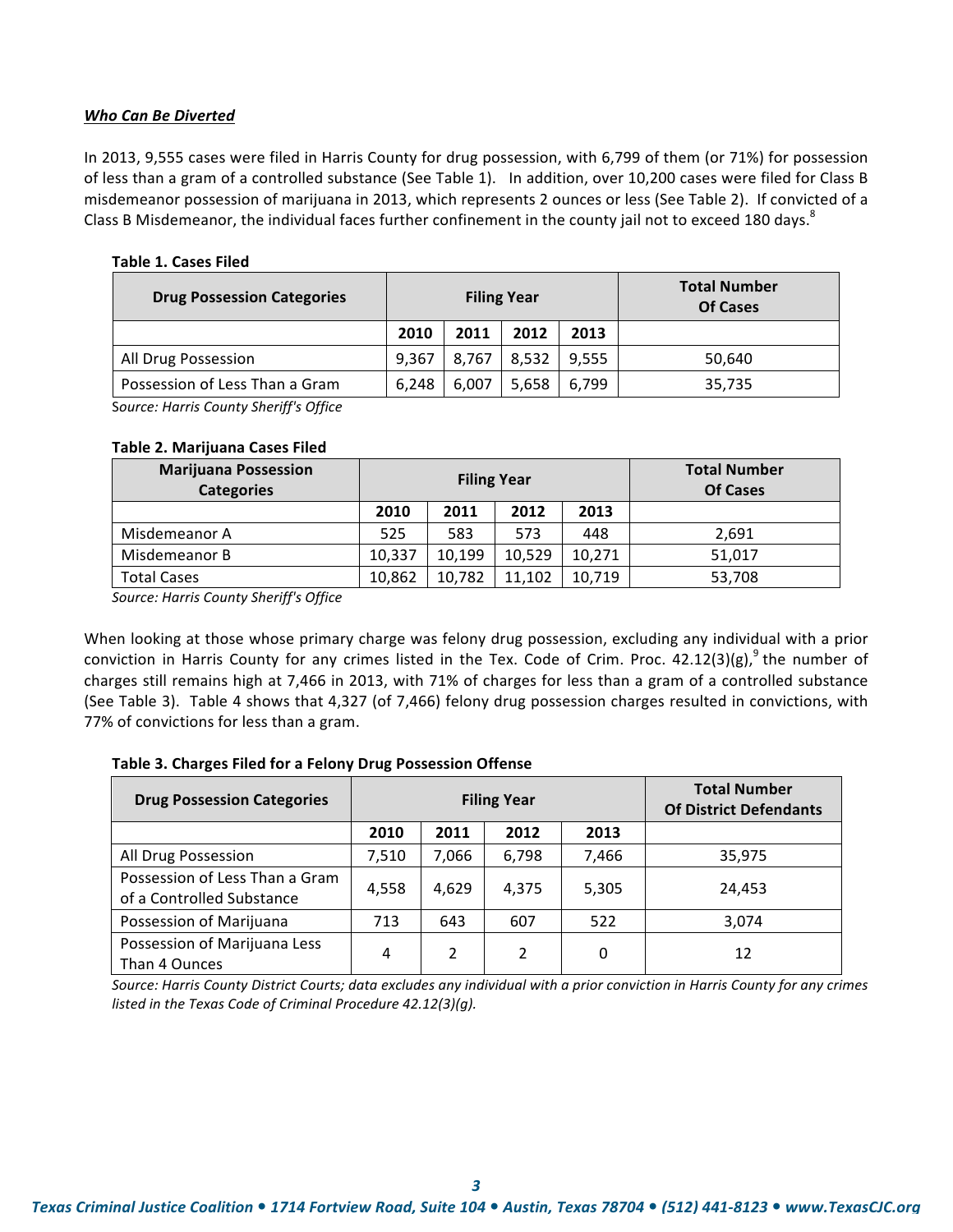| <b>Drug Possession Categories</b>                                |       |       | <b>Filing Year</b> |       | <b>Total Number</b><br><b>Of District Defendants</b> |
|------------------------------------------------------------------|-------|-------|--------------------|-------|------------------------------------------------------|
|                                                                  | 2010  | 2011  | 2012               | 2013  |                                                      |
| All Drug Possession                                              | 4,503 | 4,170 | 3,721              | 4.327 | 21,923                                               |
| Possession of Less Than a Gram of<br><b>Controlled Substance</b> | 3,073 | 3,012 | 2,690              | 3,331 | 16,505                                               |
| Possession of Marijuana                                          | 204   | 208   | 181                | 158   | 963                                                  |
| All Drug Possession -<br>Sentenced to $12.44(a)^{10}$            | 2,730 | 2,107 | 1,470              | 2,068 | 13,417                                               |

### Table 4. Convictions for a Felony Drug Possession Offense

Source: Harris County District Courts; data excludes any individual with a prior conviction in Harris County for any crimes *listed in the Texas Code of Criminal Procedure 42.12(3)(g).* 

### **Trace Drug Prosecutions**

In 2010, the Harris County District Attorney's Office changed its policy for charging individuals with possession of small amounts of narcotics in 2010, limiting felony charges to individuals in possession of at least one-hundredth of a gram, the minimum amount needed for testing to confirm that the substance is an illegal drug.

This simple change in policy made a significant impact on the jail, resources, and lives of defendants. In August 2009, the Harris County Jail was 16% over its design capacity with an average daily population of 10,941 inmates.<sup>11</sup> In December 2010, after the "trace policy" was implemented, the daily jail population fell to 9,758 inmates, or 3% above capacity. And the numbers continued to fall: In December 2011, the jail housed a population 8% below its design maximum capacity.<sup>12</sup>

However, the trace policy was overturned in 2012, contributing to a rise in the jail population (as seen in the tables above).

#### **Harris County Detention Costs**

Harris County's overreliance on incarceration to address substance abuse and, even, minor drug use most stop. It contributes to the costly confinement of individuals with low-level offenses who could be safely and efficiently handled outside of the jail system (See Table 5 for costs-per-day for Harris County inmates).

**Table!5.!Estimated!Jail!Bed!Detention!Costs**

| <b>Housing Costs Without One-Time and Overhead Costs</b> | Approximate Daily Cost Per Inmate* |
|----------------------------------------------------------|------------------------------------|
| General Population (GP) with No Health Issues            | \$40-\$45                          |
| <b>GP Receiving Medical Drugs</b>                        | \$45-\$50                          |
| GP with Psychotropic Drugs                               | \$55-\$60                          |
| GP with Medical and Psychotropic Drugs                   | \$60-\$65                          |
| Infirmary                                                | \$200-\$220                        |
| <b>Mental Health Housing</b>                             | \$285-\$305                        |
| Overall Average                                          | \$75-\$80                          |

\*Source: Harris County Office of Criminal Justice Coordination Presentation 9/12/2012; in addition to daily costs, there is an additional one-time cost that includes booking/releasing, records, transportation, offsite medical, courts, building and maintenance, utilities, and allocated county overhead.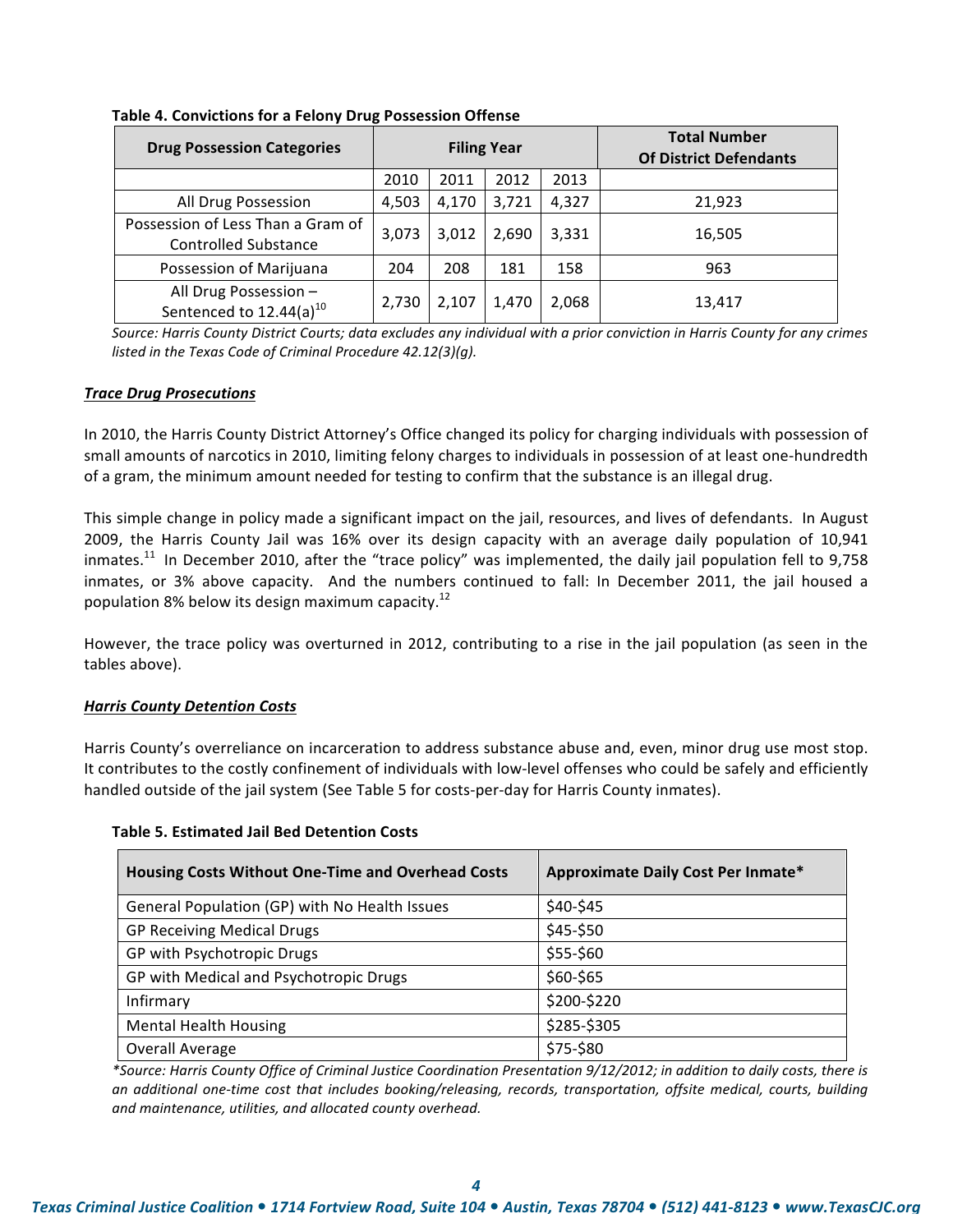It is clear from Table 5 that Harris County must especially identify alternatives to incarceration for individuals with) mental health issues, many of whom self-medicate and consequently have addiction problems, and for whom taxpayers pay significant dollars to provide the services necessary to treat their medical or mental health conditions.

### **COST SAVINGS AND OTHER BENEFITS THAT ACCOMPANIED A REDUCTION IN "TRACE" DRUG PROSECUTIONS**

As a result of the implementation of the "trace policy" in Harris County and its corresponding, dramatic decrease in the jail population, the County ended its contract with Louisiana to expand jail detention capacity in January 2012. Additionally, the jail's use of overtime to cover staffing needs at the County dropped from \$33 million to \$20 million for fiscal year 2011-2012.<sup>13</sup>

Furthermore, clearance rates (the percent of crimes solved by law enforcement) improved across the board for the Houston Police Department between 2009 and 2010.<sup>14</sup> In 2009, there were 10,674 charges for possession of less than a gram of a controlled substance; in 2010, that number dropped to 5,942,<sup>15</sup> due largely to the trace policy. By being freed from making thousands of arrests of petty drug users, Harris County law enforcement saw a significant increase in time spent patrolling and investigating.

Law enforcement officials initially had concerns with the trace policy: They felt that being able to prosecute trace cases took individuals with low-level offenses off the streets and prevented them from committing other crimes (e.g., theft and other property crimes). Contrary to this belief, property crimes also decreased in Harris County from 2009 to 2011, indicating that the former policy of arresting individuals with trace amounts of drugs did not alone prevent property crimes. In fact, according to FBI Uniform Crime Report data, property crimes for Houston fell from 53.2 property crimes per 1,000 residents in 2009 to 50.5 property crimes per 1,000 residents in 2011. $^{16}$ 

#### **LEGISLATIVE SOLUTIONS TO RIGHT-SIZE THE COUNTY JAIL POPULATION**

#### **Reduce Penalties for Minor Drug Possession Offenses**

- $\boxtimes$  **Eliminate Penalties for the Smallest Drug Possession Offenses** 
	- » **Background:** In 2011 and 2012, Texas sentenced 16,262 individuals to state jail for a drug conviction, at costs of nearly \$16,000 per person per year. Of these individuals, 88% were convicted of possessing less than a gram of a controlled substance without the intent to deal or distribute. One gram of a controlled substance equates to a packet of Sweet 'N Low.

Over that same time period, the Texas Department of Criminal Justice (comprised of state jails, prison units, and Substance Abuse Felony Punishment facilities) received 43,793 individuals convicted of drug crimes; approximately 42% of these individuals were incarcerated for possession of less than a gram, at costs of up to \$18,300 per person per year.<sup>17</sup>

Controlled substances of less than .02 grams cannot be tested twice by a crime lab and therefore cannot be prosecuted where a defense attorney requests a second testing.

» **Potential Policy:** The Texas Criminal Justice Coalition supports legislation that would decriminalize possession of .02 grams or less. Possession of more than .02 grams but less than one gram would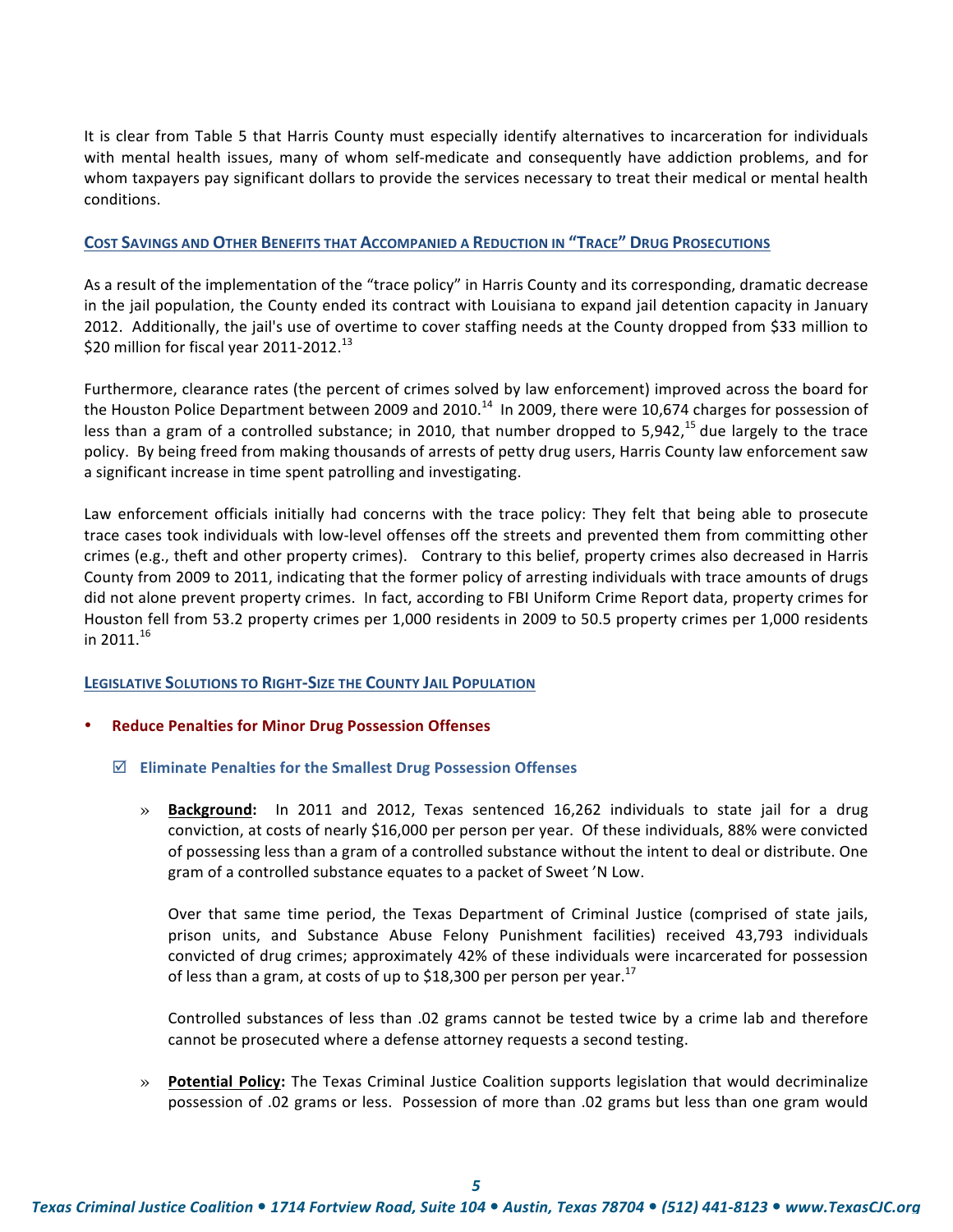continue to constitute a state jail felony. This felony amount is adequate to undergo testing in a crime lab if requested by both the State and defense.

#### $✓$  **Reduce Low-Level Marijuana Possession to a Class C Misdemeanor or Civil Penalty**

» **Background:** Currently in Texas, possession of up to two ounces of marijuana is a Class B misdemeanor; possession of between two and four ounces is a Class A misdemeanor. Texas' overly punitive marijuana laws have become a distraction for law enforcement and an ongoing source of red ink for county budgets due to jail and indigent defense costs. More than 70,000 people were arrested for marijuana possession last year, accounting for 60% of all drug possession arrests in Texas, and 51% of *all* drug-related arrests.<sup>18</sup> These individuals with low-level possession offenses are) booked into jail, and those who cannot make bail may stay there until their case is resolved. And because the sentence for a Class B misdemeanor includes possible jail time (up to six months incarceration), counties must hire lawyers to represent defendants who are indigent.

On the other hand, counties are not required to pay for counsel on Class C offenses, for which the maximum penalty is only a fine. Polls say a majority of Texans endorse eliminating penalties for lowlevel marijuana possession entirely, especially for medicinal purposes.<sup>19</sup>

» **Potential Policy:** The Texas Criminal Justice Coalition supports legislation that would reduce penalties for low-level marijuana possession to a Class C misdemeanor or a civil penalty. Doing so would relieve counties of unnecessary jail and indigent defense costs. It would also keep more police officers on the beat instead of forcing them to spend time – sometimes hours – arresting and booking pot smokers into jail. While police would retain the discretion to arrest, most Class C violations in Texas are handled with a written citation. Alternatively, Texas could make marijuana possession a civil violation, as some other states have done, eliminating criminal penalties altogether for small amounts.

**Note:** The Texas Criminal Justice Coalition supports newly announced efforts by the Harris County District Attorney's Office to divert individuals with low-level, Class B marijuana possession offenses (2) ounces or less) from the system and into programming. Called the First Chance Intervention Program, eligible individuals will have the opportunity to avoid a criminal conviction by completing 8 hours of community service or an 8-hour class; Harris County Pre-Trial Services will supervise the program and monitor participants. As noted in Table 2 above, this program has the potential to annually divert approximately 10,000 individuals from Harris County's court and jail systems. Please click here for full eligibility and program requirements:

http://app.dao.hctx.net/OurOffice/FirstChanceIntervention.aspx.<sup>20</sup>

### $\boxtimes$  Allow Judges to Create Tailored Treatment Programs, as Necessary, to Address First-Time Possession **Offenses**

**Background**: Texas wastes millions of taxpayer dollars every year imprisoning individuals who pose no legitimate risk to public safety. In FY 2013, almost 30% of individuals who entered the Texas Department of Criminal Justice were admitted for a drug offense – and nearly 75% of those individuals were convicted of drug possession, as opposed to delivery or other offenses.  $^{21}$ Incarcerating individuals for drug possession cost Texas taxpayers more than \$1 million daily, or about \$397 million per year.<sup>22</sup> Unfortunately, for many of these individuals, their low-level drug possession offenses result from a struggle with chemical dependency that cannot be "treated" through incarceration.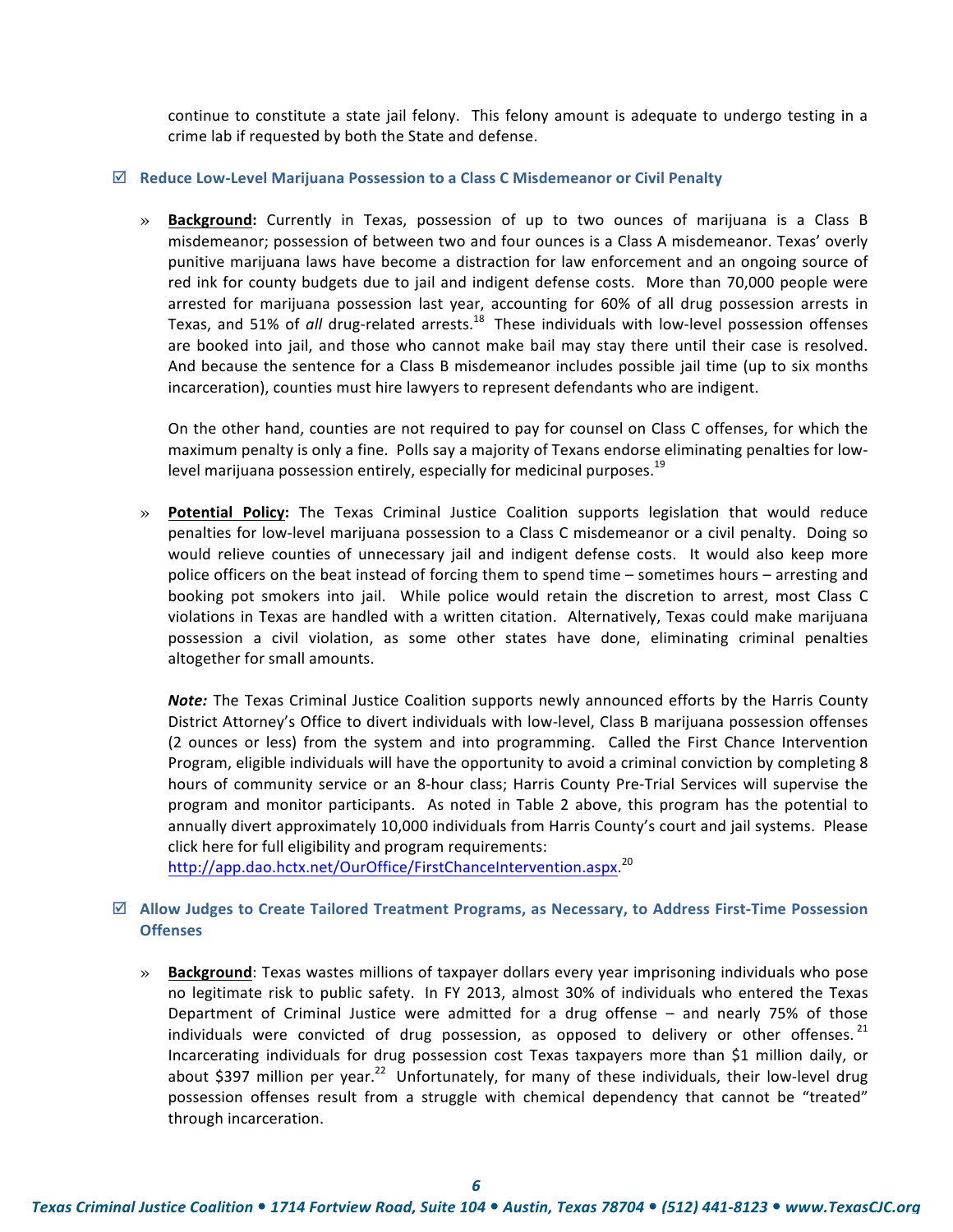» **Potential Policy**: The Texas Criminal Justice Coalition supports legislation that would reduce penalties for minor drug possession offenses and require courts to divert individuals to community supervision and a treatment program (if needed) when they are deemed by the court not to be a threat to public safety; successful completion of programming could result in a sealed record, which will help reduce reentry barriers. The savings derived from diversion programs should be used to strengthen existing treatment programs in the community, or create tailored treatment programs, as necessary, to address possession offenses.

#### **Reduce the Number of Individuals Suffering from Mental Health Issues in Texas County Jails**

» **Background:** Nationally, Texas ranks 50<sup>th</sup> out of 52 total jurisdictions (50 states, the District of Columbia, and Puerto Rico) in State Mental Health Agency per-capita expenditures.<sup>23</sup> As a result, our jails have become warehouses for people with mental health issues who have failed to receive proper treatment. County entities, including jails and emergency health providers, are struggling to address individuals' chronic needs. Likewise, state hospitals are routinely overburdened as they strive to treat higher-risk patients throughout Texas.

Especially as it pertains to mentally ill individuals entangled in the criminal justice system, treatment programs are exponentially better equipped than jails to stabilize individuals, make effective medical recommendations, supervise prescription regimens, and recommend appropriate behavioral programming to address long-term needs. However, these programs and systems are critically underfunded. Collectively, policy-makers and practitioners must strive to implement strategies that will halt the recycling of these individuals in and out of local jails, especially for minor offenses, at the alarming rates and costs we are currently seeing.

- » **Potential Policy:** The Texas Criminal Justice Coalition supports the following strategies:
	- " Significantly ramp up state funding for local- and state-level mental health programs and systems to reduce the burden imposed by chronic mental health consumers.
	- " Require the local behavioral health authority to prioritize those who are involved in the criminal justice system.
	- " Ensure that mental health crisis beds are easily accessible to criminal justice clients, and that there is a designated amount of crisis beds for the criminal justice population.
	- " Require the local behavioral health authority to coordinate its operations with criminal justice system practitioners.
	- " Require the local behavioral health authority to take into consideration the knowledge and expertise of criminal justice practitioners when making decisions pertaining to those who suffer from mental health problems and who have been involved in the criminal justice system.
	- " Require the local behavioral health authority to prioritize to effectively and consistently share information and coordinate with local probation departments and parole agencies that serve and supervise clients that suffer from mental health and substance abuse problems.

**Note:** *I have included a PowerPoint presentation, "Individuals with Mental Illnesses in the Criminal Justice System: Addressing Both Criminogenic Risks and Mental Health Needs," which explains best practices when* working with individuals with mental health problems in the criminal justice system.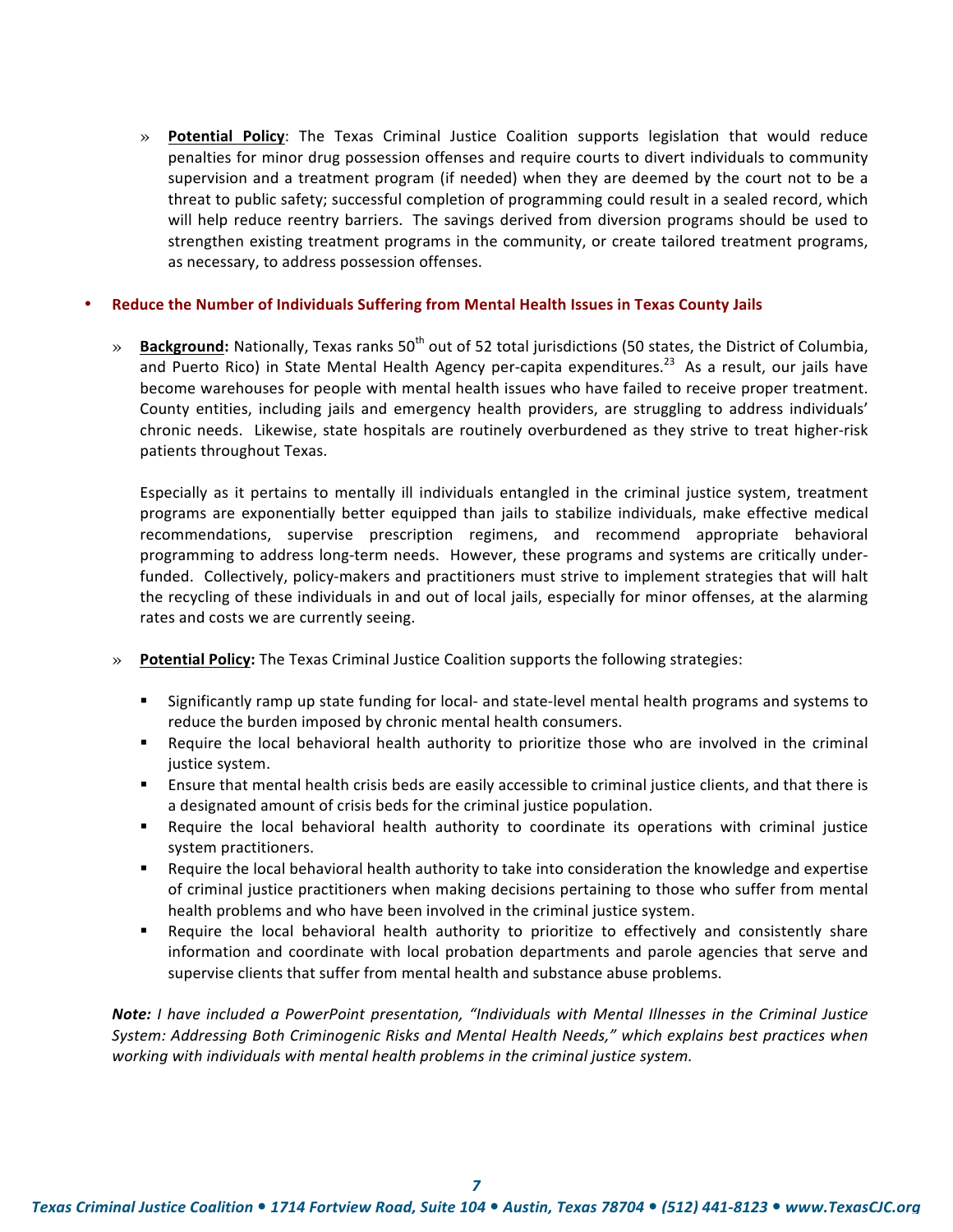#### **Require the Issuance of a Summons for Certain Individuals Accused of Parole Violations**

» **Background:** Under current law, the Parole Division of the Texas Department of Criminal Justice may order an individual under mandatory supervision or parole who is charged with a new offense or with violating a condition of parole to be detained pending a revocation hearing. While the Division is required to issue a summons to certain individuals who have committed administrative violations of release, a summons is not allowed for releasees who are charged with a new crime; instead, they must be detained pending their hearing.

However, new charges do not always equate to a revocation to prison. In 2013, the Board of Pardons and Paroles reinstated (vs. revoked) the paroles of 2,361 releasees charged with new crimes but not convicted, and it reinstated the paroles of 3,622 individuals even after they were convicted of new  $crimes<sup>24</sup>$ 

Detaining parolees in county jails pending revocation hearings places an enormous financial drain on those counties, and it may result in the loss of employment, housing, and family support for those individuals.

» **Potential Policy:** The Texas Criminal Justice Coalition supports legislation that would allow the Division to)issue a summons to releasees who fit certain criteria instead of ordering them to be detained in jail pending a revocation hearing. Specifically, the Division should be allowed to issue a summons to individuals who have been charged with certain misdemeanors and can show a record of stability and employment.

#### **Return Children Under the Age of 18 to the State's Juvenile Justice System**

- » **Background:** In Texas, a teen may be charged as an adult for a criminal offense at only 17 years of age. For instance, in Harris County, 1,183 17-year-olds (approximately 100 per month) were booked into the county jail last year.<sup>25</sup> Holding 17-year-olds criminally responsible is inconsistent with our societal consensus for "maturity," as well as with neurological research that has confirmed various findings: youth are inherently less likely to consider the potential outcomes of their actions; they are prone to risky behavior; and they are more vulnerable or susceptible to negative influences and outside pressures.
- » **Potential Policy:** The Texas Criminal Justice Coalition supports legislation that would extend the age of juvenile jurisdiction from 17 to 18 years, a common sense approach that would remove youth from potentially dangerous mental and physical conditions inside adult facilities. We further support increasing the age of youth permitted to remain in the juvenile system – even beyond  $18$  – so that they may have sufficient time to obtain critical rehabilitative programming.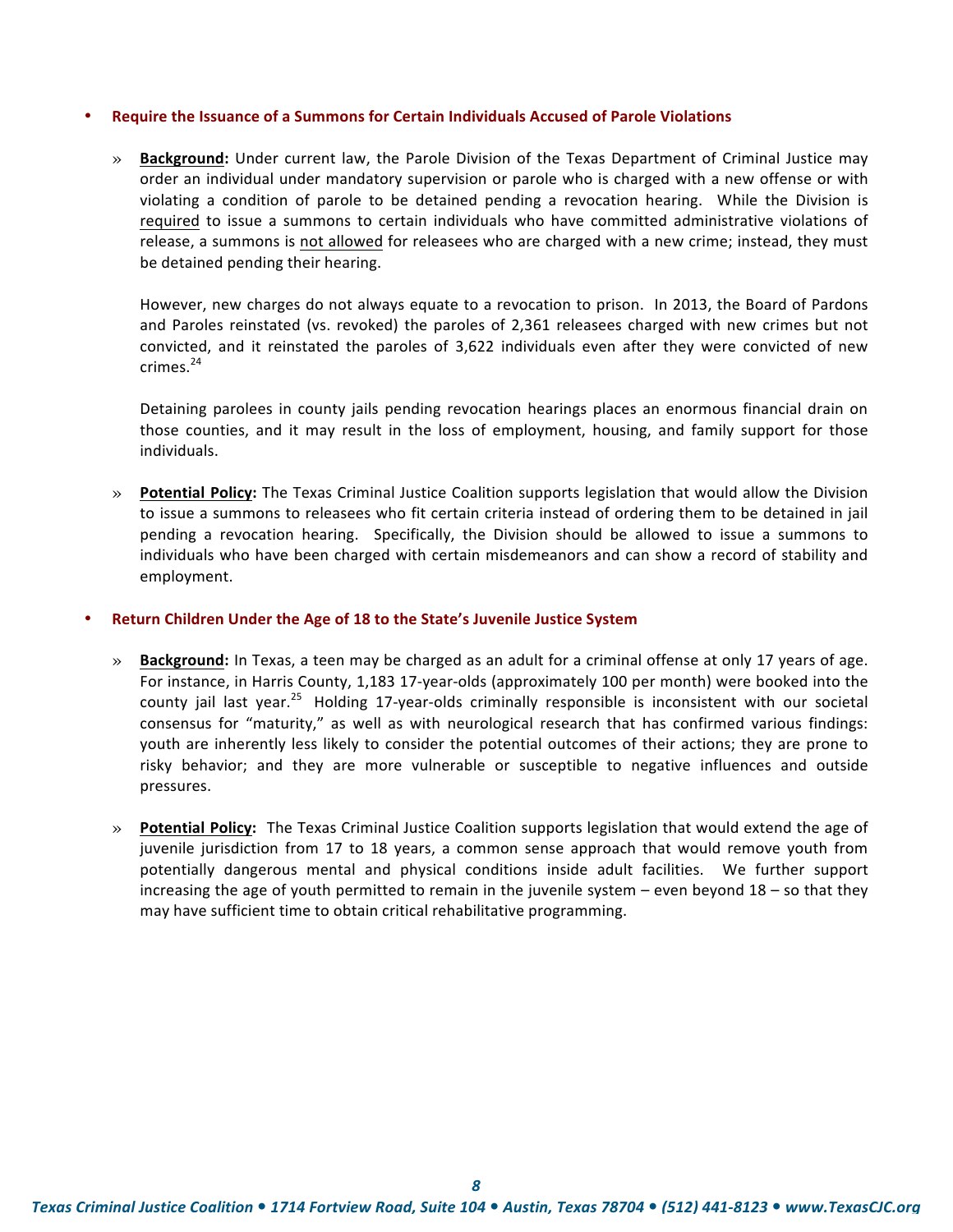#### **LEGISLATIVE SOLUTIONS TO ENSURE EFFECTIVE OVERSIGHT AND ACCOUNTABILITY OF COUNTY JAILS IN TEXAS**

# • **Provide! Necessary! Resources! to! the! Texas! Commission! on! Jail! Standards (TCJS) to! Perform! Mandated! Duties**

- » **Background:** We must remember the phrase "you get what you pay for." TCJS's annual budget is less than \$1 million; with this limited funding, it is required to monitor and assist each of Texas' 254 counties. To put this small figure into even greater perspective, TCJS's entire annual budget is what the Texas Department of Criminal Justice spends in roughly 3 hours.
- » **Potential Policy:** The Texas Criminal Justice Coalition supports the appropriation of additional resources to) the Texas Commission on Jail Standards so it can better assist Texas' county jails. TCJS has done everything it can with what the funding has been given, but now is time to ensure that it has enough staff to provide meaningful monitoring, technical assistance, additional trainings, and guidance as it pertains to reducing the jail population.

#### **Ensure TCJS has the Necessary Information to Assist Counties**

- » **Background:** Currently, county jails are only required to provide reports on deaths, escapes, or fires to TCJS. This leaves the agency ill-prepared to flag and address issues that could compromise the rights, safety, and/or welfare of inmates or corrections personnel.
- » **Potential Policy:** The Texas Criminal Justice Coalition supports legislation that would ensure that counties provide TCJS all information necessary to enable increased assistance by the agency. Counties should also provide reports pertaining to relevant investigations and incidents as early as possible. This strategy will not only hold county jails accountable but can prevent unfortunate instances – like that of Mr. Goodwin – from happening again.

#### **Citations**

 $\overline{a}$ 

<sup>&</sup>lt;sup>1</sup> Ted Oberg, "Criminal investigation into inmate found in cell amid bugs, trash, feces," Sept. 29 2014, *ABC-13 Eyewitness News*, at http://abc13.com/news/criminal-investigation-into-harris-co-jail-cell/329850/.<br><sup>2</sup> Information according to Harris County Sheriff Adrian Garcia.

<sup>&</sup>lt;sup>3</sup> Texas Commission on Jail Standards, Abbreviated Population Report for 9/1/2014, at

http://www.tcjs.state.tx.us/docs/AbbreRptCurrent.pdf; "Total Population" for Harris County is 8,713.<br><sup>4</sup> Harris County Criminal Justice Coordinating Council Frequent Detainee Committee, Status Update – December 2013, page

<sup>1;</sup> *document available upon request*.<br><sup>5</sup> All bulleted information presented at the Harris County Criminal Justice Coordinating Council meeting, Oct. 15, 2014, with the exception of the first bullet (cited separately).

<sup>&</sup>lt;sup>6</sup> Cindy George, "Incident prompts sheriff to create new bureau to monitor jail conditions," Oct. 2, 2014, *Houston Chronicle*, at http://www.houstonchronicle.com/news/houston-texas/houston/article/Incident-prompts-sheriff-to-create-newbureau-to-5797838.php.<br><sup>7</sup> Texas Commission On Jail Standards, *Texas County Jail Population, September 1, 2014*, at

http://www.tcjs.state.tx.us/docs/POPSUMCurrent.pdf.<br> $8$ Tx. Pen. Code § 12.22.

 $9$  Article 42.12(3)(g) of the Texas Code of Criminal Procedure sets forth those offenses for which a judge may not grant community supervision. These include murder, indecency with a child, aggravated kidnapping, sexual assault and other similarly serious offenses.